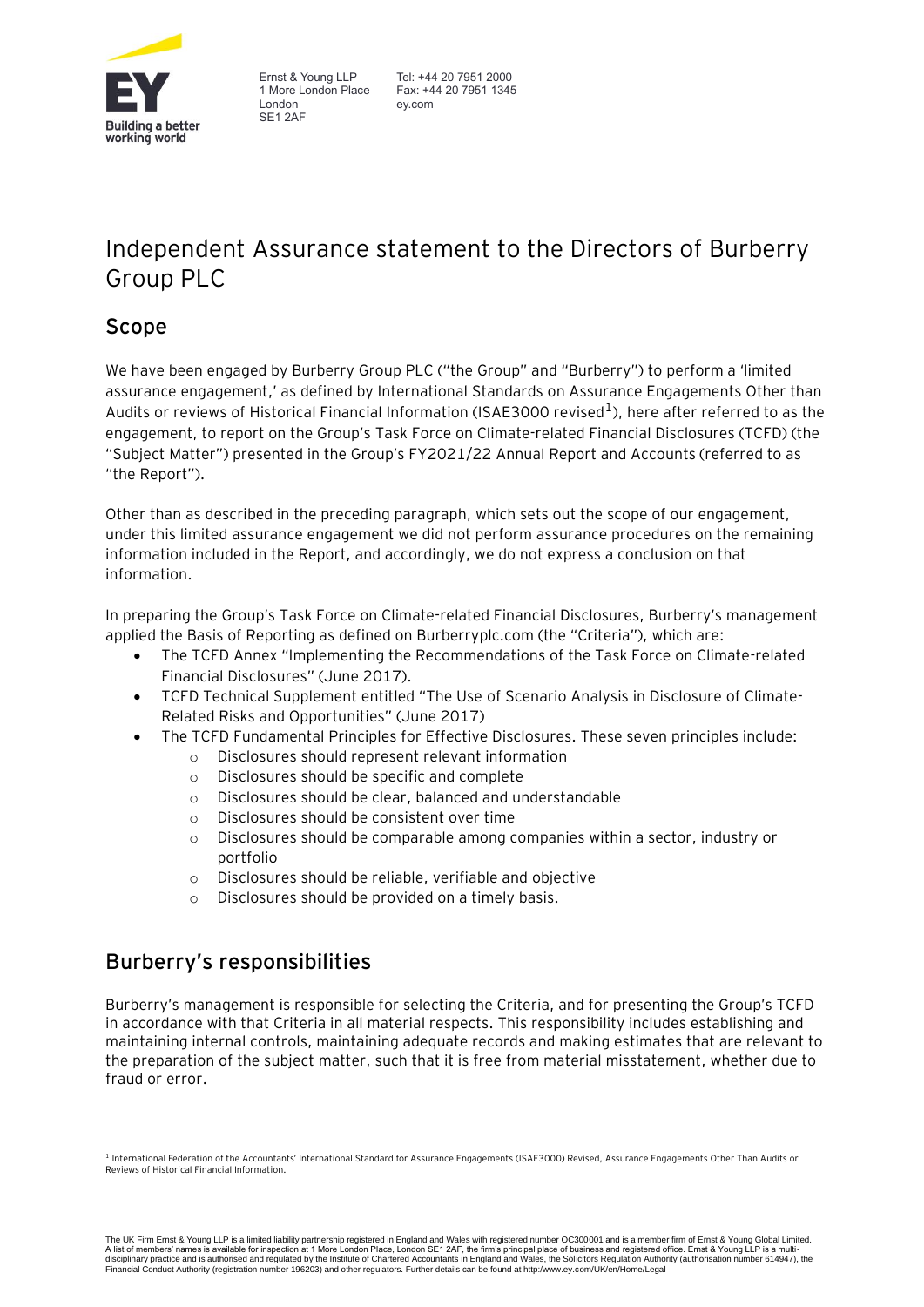

# **EY's responsibilities**

Our responsibility is to express a conclusion on the presentation of the Subject Matter based on the evidence we have obtained.

We conducted our limited assurance engagement in accordance with the *International Federation of Accountants' International Standard for Assurance Engagements Other Than Audits or Reviews of Historical Financial Information* ('ISAE 3000 revised'), and the terms of reference for this engagement as agreed with Burberry Ltd on 11 May 2022. Those standards require we plan and perform our engagement to obtain assurance with a view to expressing a conclusion that nothing has come to our attention that causes us to believe that the Subject Matter has not been prepared in accordance with the Criteria defined below', in all material respects. We exercise professional judgement, maintain professional scepticism and identify areas where a material misstatement of the Subject Matter information is likely to arise and design and perform procedures to address those risks.

We believe that the evidence obtained is sufficient and appropriate to provide a basis for our limited assurance conclusions.

### **Description of procedures performed**

Procedures performed in a limited assurance engagement vary in nature and timing from and are less in extent than for a reasonable assurance engagement. Consequently, the level of assurance obtained in a limited assurance engagement is substantially lower than the assurance that would have been obtained had a reasonable assurance engagement been performed. Our procedures were designed to obtain a limited level of assurance on which to base our conclusion and do not provide all the evidence that would be required to provide a reasonable level of assurance.

A limited assurance engagement consists principally of applying analytical procedures (where appropriate), making enquiries of persons responsible for the Subject Matter, and performing such other appropriate procedures as we consider necessary in the circumstances.

The procedures we performed were based on our professional judgement and included the steps outlined below:

1. **Interviewed key personnel** within the organisation to understand the reporting process, including management's processes to identify Burberry's material climate-related risks and opportunities.

2. **Evaluated the suitability of the Basis of Reporting** used to prepare the TCFD disclosures and evaluated whether the reporting Criteria have been applied appropriately in relation to TCFD disclosures.

3. **Performed walkthroughs informed by analytical procedures to gain an understanding of the approach to Burberry's scenario analysis** considering the capability of the external specialists who performed the scenario analysis, Burberry inputs, key assumptions, and consistency with the principles and documents specified in the Criteria.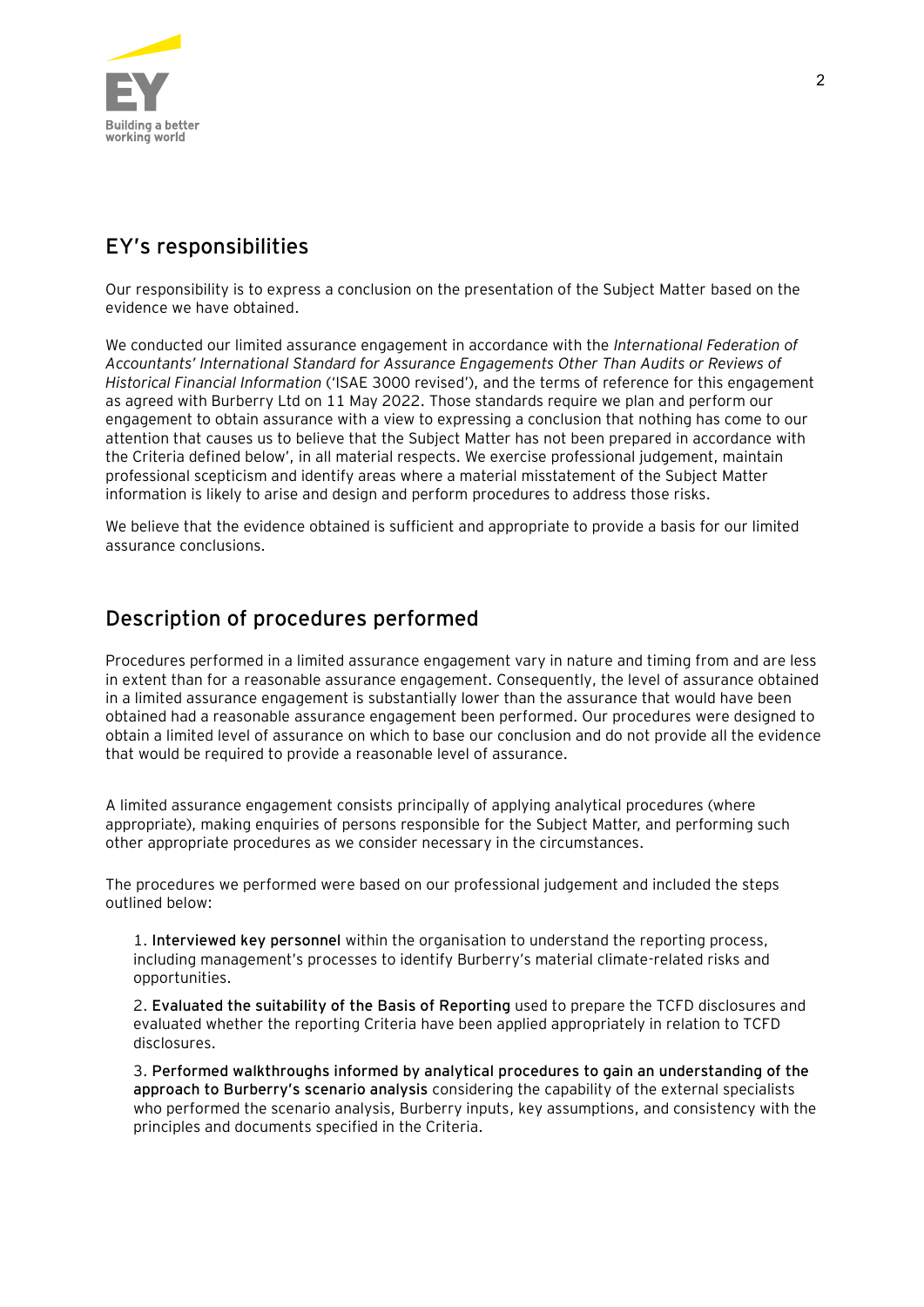

4. **Reviewed the Report** to understand how Burberry's identified material climate related risks and opportunities are reflected in the qualitative disclosures and for consistency of the Subject Matter with the Criteria.

5. For the **non-financial KPIs (Scope 1, 2 and 3 GHG emission KPIs)** within the TCFD disclosure we engaged with Burberry's non-financial assurance provider to understand the procedures performed and undertook limited additional analytical procedures.

6. **On a sample basis, based on professional judgement, agreed statements** within the disclosures to source information to check the accuracy and reasonableness of these. We also assessed that the sample gave appropriate coverage across Governance, Strategy, Risk Management and Metrics & Targets sections of the TCFD disclosure.

7. **Reviewed the report for the appropriate presentation of assumptions** and cross references to other parts of the Annual Report and Accounts.

#### *Limitations to the procedures performed*

A limited assurance engagement is substantially less in scope than a reasonable assurance engagement. The objective is to obtain reasonable assurance about whether the Subject Matter is presented in accordance with the Criteria in all material aspects, in order to express an opinion. Certain matters may not be identified during a limited assurance engagement which may be identified during a reasonable assurance engagement. Accordingly, we have not provided a reasonable assurance opinion as part of this engagement.

A limited assurance engagement in accordance with ISAE3000 (revised) in particular does not contemplate testing internal controls, assessing control risk or other procedures ordinarily performed during a reasonable assurance engagement (e.g., assessing fraud risk; testing company's records by obtaining sufficient appropriate evidence through inspection, observation, confirmation, or the review of source documents). Our procedures did not, for example, include testing controls or performing procedures relating to checking aggregation or calculation of data within IT systems. The disclosure includes climate-related scenario analysis that is subject to inherent uncertainties given incomplete and evolving scientific and socio-economic knowledge about the possible impact, timing, and likelihood of physical and transition climate-related risks.

Notwithstanding this context in which our assurance conclusion is given, the scenario analysis was performed in conjunction with a third-party provider, who together with Burberry developed modelling to assess the possible impact of the climate-related risks in relation to Burberry's business. EY did not re-perform an assessment of the physical and transition risk modelling used in the preparation and application of the scenario analysis and did not perform an assessment of the underlying IT systems used in their generation.

#### **Conclusion**

Based on the procedures we have performed and the evidence we have obtained, nothing has come to our attention that suggests that the Group's TCFD disclosures for the year ended 2<sup>nd</sup> April 2022 have not been prepared and presented fairly, in all material respects, in accordance with the Criteria.